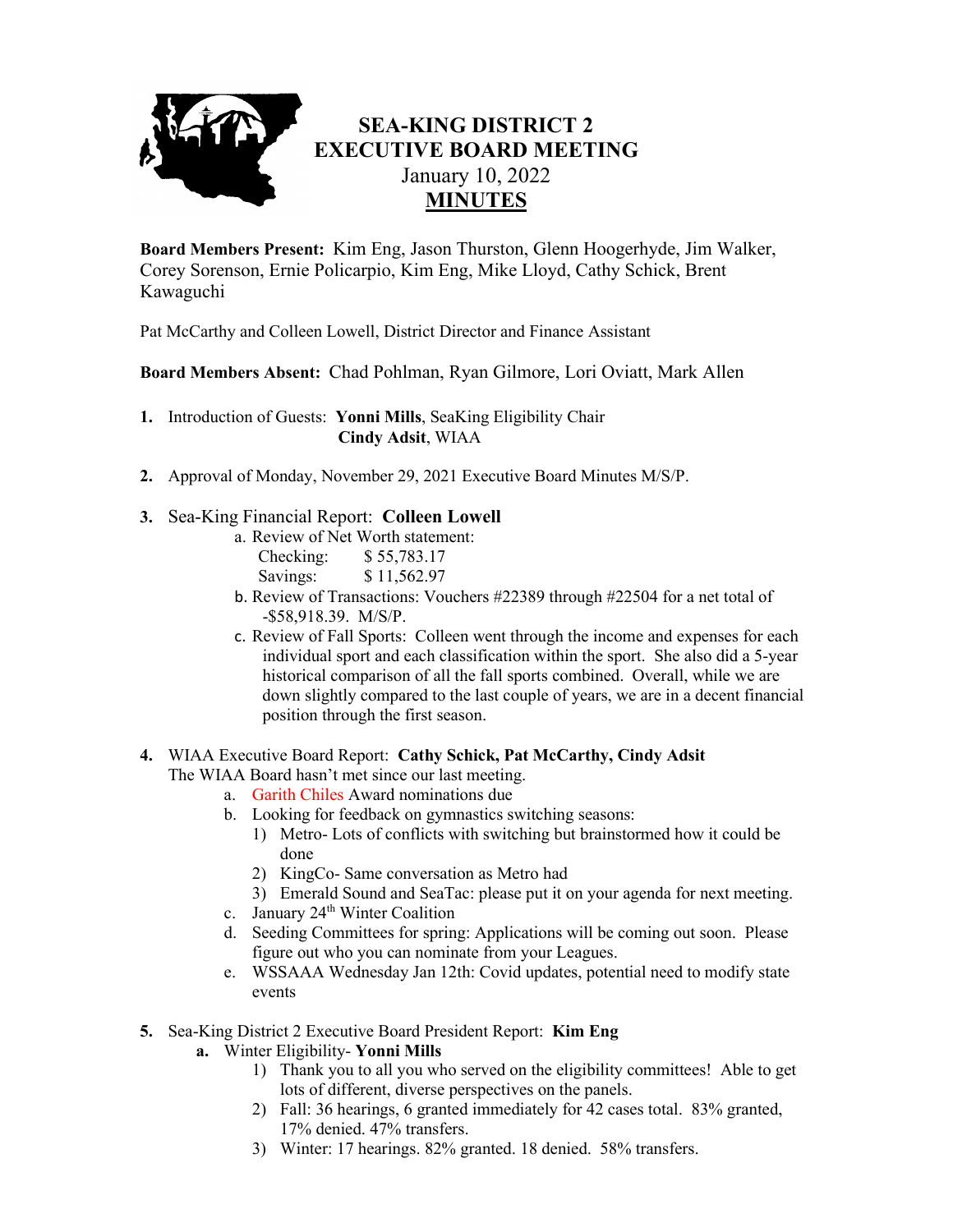- 4) In person was better for the committee, but nice to be able to zoom if necessary.
- 5) Message to ADs- Important to have 1 PDF, in the correct order. When it gets uploaded to the WIAA, it needs to be in that order in one document. Remind families they need not only their stories, but they also need documentation of proof for their stories. If you have questions, please reach out to Yonni!
- 6) How can we make this more efficient? Yonni welcomes any feedback. Thank you, Yonni for all your hard work this year!
- **b.** Violations- M.S.P.
	- 1) Ejections-none
	- 2) School Reports-1
- **c.** League Reports
	- 1) Kingco- Most school districts are sticking with DOH guidelines. A couple of districts are limiting fans or having no fans.
	- 2) Metro- Fans at games: 0% public schools and 25% private school. Discussed tier system to create level playing fields for next two years. Discussed covid policies. Trying to reschedule, then the game is considered a "forfeit".
	- 3) Emerald Sound- Some schools have no fans, some have limited fans, some have open gyms. 4 schools will only play home and away in masks. Many differing opinions. Some schools can't get tests. They met today and decided schools will make every effort to play the game but if it can't be, it will be considered "no contest".
	- 4) Sea-Tac- Talked about basketball and cancellations. Tri-district meeting upcoming; need to adjust regular season to get into tri-district. They may have to end the league early to seed into to the post-season. Working on getting Pixellot. Talked about cancellations; if they can't reschedule, it's considered a "forfeit". Most schools are sticking with DOH guidelines.
	- 5) Middle Schools- no report
- **d.** Official's Corner **Mike Lloyd**-
	- 1) Please don't make officials the mask police!
	- 2) Terrible situations lately with fans abusing officials and unsportsmanlike behavior. Officials will try to do a better job addressing unsportsmanlike behavior when it happens. They will be sending more information out reminding people about behavioral expectations. They be sending out the technical foul reports out to the schools in addition to the usual people. These kinds of incidents are absolutely impacting the numbers of officials who are willing to work.
- **e.** School Director's Report **Lori Oviatt**
	- 1) New legislative session. She will be keeping her eye on bills having to do with schools.
	- 2) Students/ families impacted by Covid wave.
	- 3) It would be helpful to have the athletic programs present to local school boards so they can know how programs are impacted by Covid.
- **f.** WSSAAA Report **Brent Kawaguchi-** no report
- **g.** Election of SeaKing District 2 Athletic Director of the Year
	- 1) Great nominees from each league: -Metro: Ernest Policarpio- Chief Sealth -KingCo: Lori Box- Highline